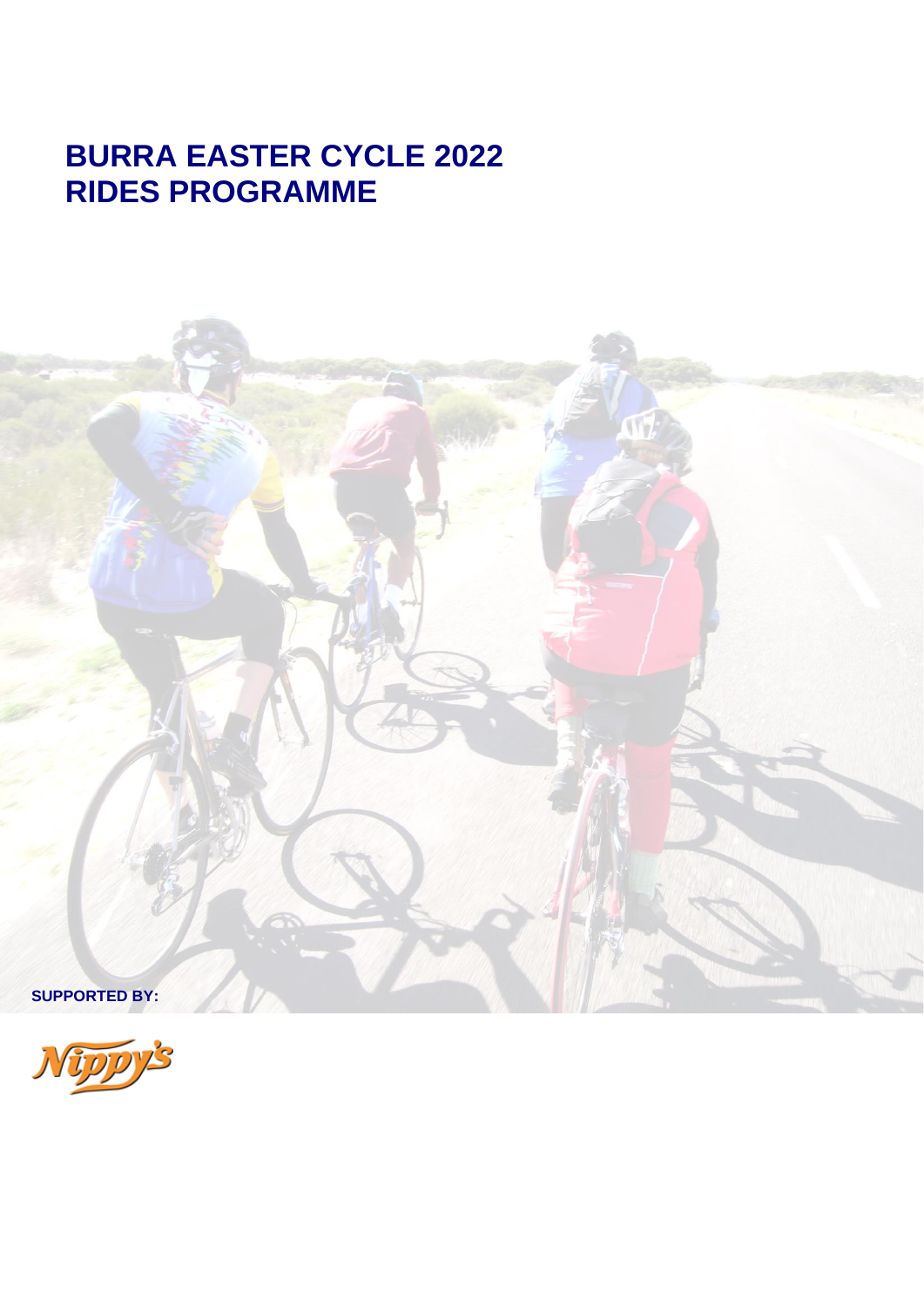# **All distances are approximate**

# **FRIDAY 15 APRIL 2022**

| 09.00am            |                 | Registration and welcome                                                                                                     |
|--------------------|-----------------|------------------------------------------------------------------------------------------------------------------------------|
| 12.00md            |                 | <b>Lunch</b> (Salad rolls and fruit provided)                                                                                |
| 12.30pm            | 1               | <b>Burra</b> – Explore Burra North and Dugout Creek – 6km B (bitumen)                                                        |
| 1.00 <sub>pm</sub> | $\mathbf{2}$    | Shafton – and return – 25km B (bitumen/unsealed roads)                                                                       |
| 1.30pm             | $\mathbf{3}$    | <b>Burra</b> – Ride the bike track northwards along the creek to Redruth Gaol – 8km<br>B (track/bitumen)                     |
| 2.00pm             | 4               | <b>Mine Ride – Ride to the 'Monster Mine' Lookout - MTB biker zone! 6km C</b><br>(bitumen/tracks)                            |
| 2.30pm             | $5\phantom{.0}$ | <b>Fords Corner – This is where copper was first discovered – 6km B</b>                                                      |
| 5.30pm             |                 | <b>Evening meal</b> - families with young children are especially invited to dine first.<br>BYO - bar facilities unavailable |
| 7.00pm             |                 | Welcome                                                                                                                      |
| 7.30pm             |                 | <b>Hot cross buns</b>                                                                                                        |

#### **Rides Classification (a guide to the riding terrain):**

| Flat | Undulating | Hilly and steep | Challenge |
|------|------------|-----------------|-----------|
|      |            |                 |           |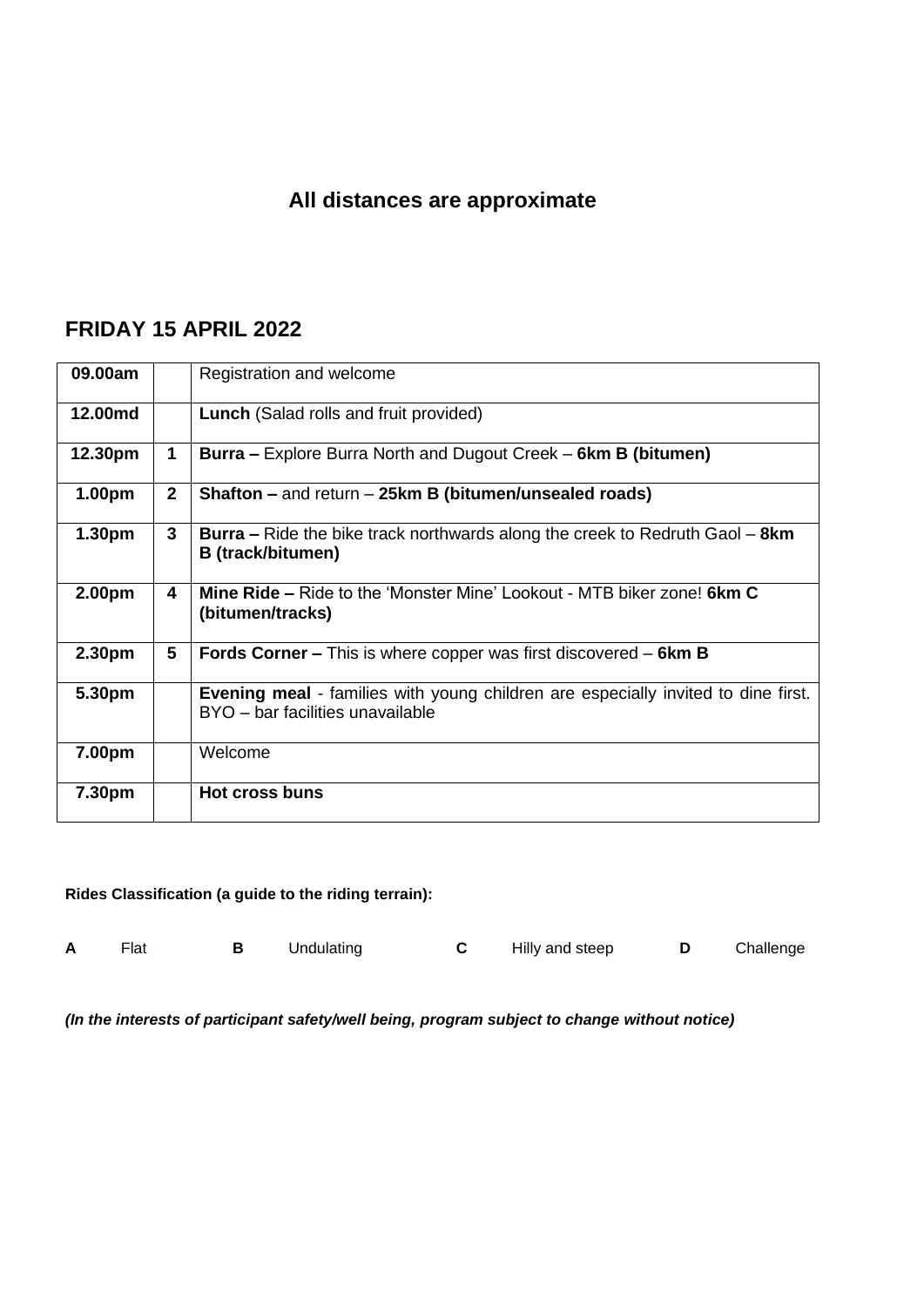# **All distances are approximate**

## **SATURDAY 16 APRIL 2022**

| 7.00am to<br>9.00am |                | <b>Breakfast</b>                                                                                                                                                                                                                                         |
|---------------------|----------------|----------------------------------------------------------------------------------------------------------------------------------------------------------------------------------------------------------------------------------------------------------|
| 8.00am              | 6              | <b>Explore Burra Gorge – Includes Worlds End, Hallelujah Hills Rd, and Logans</b><br>Gap. For the MTB enthusiasts! 60km C (Old Mawson Trail/unsealed<br>roads/bitumen)                                                                                   |
| 8.30am              | $\overline{7}$ | Robertstown $-$ return by same route $-$ for the roadies $-$ 90km B (bitumen)                                                                                                                                                                            |
| 9.00am              | 8              | Farrell Flat and Porter Lagoon on Mawson Trail - via 4 Trees Rd and return<br>via Springbanks - 65km C (unsealed/Mawson Trail)                                                                                                                           |
| 9.15am              | 9              | Burra South - follow Mawson Trail through to the Cactus Farm and Pistol<br>Club, Burra Bypass Rd - 10km B (bitumen/unsealed roads)                                                                                                                       |
| 9.30am              | 10             | Burra to Hanson - return via Springbank Rd - 35km B (unsealed roads)                                                                                                                                                                                     |
| 10.00am             | 11             | Heritage Trail - Self-guided - Obtain keys & guidebook from Visitors<br>Information Centre. Entry fees apply.<br>Key deposit \$50.00.<br>Due to limited number of keys, one key issued per group and not individuals)<br>12km B (bitumen/unsealed roads) |
| 10.30am             | 12             | Burra to Shafton - 25km B (bitumen/unsealed roads)                                                                                                                                                                                                       |
| 11.00am             | 13             | Booborowie and return - Ride out to the Booborowie pub, which may be open<br>50km B (bitumen)                                                                                                                                                            |
| 1.30pm              | 14             | <b>Burra</b> – Ride the bike track northwards along the creek to Redruth Gaol – 8km<br><b>B</b> (track/bitumen)                                                                                                                                          |
| 5.30pm              |                | Evening meal - families with young children are invited to dine first. (Please<br>have your meal tickets ready)                                                                                                                                          |
| 7.30pm              |                | <b>Free evening!!</b>                                                                                                                                                                                                                                    |

**Rides Classification (a guide to the riding terrain):**

**A** Flat **B** Undulating **C** Hilly and steep **D** Challenge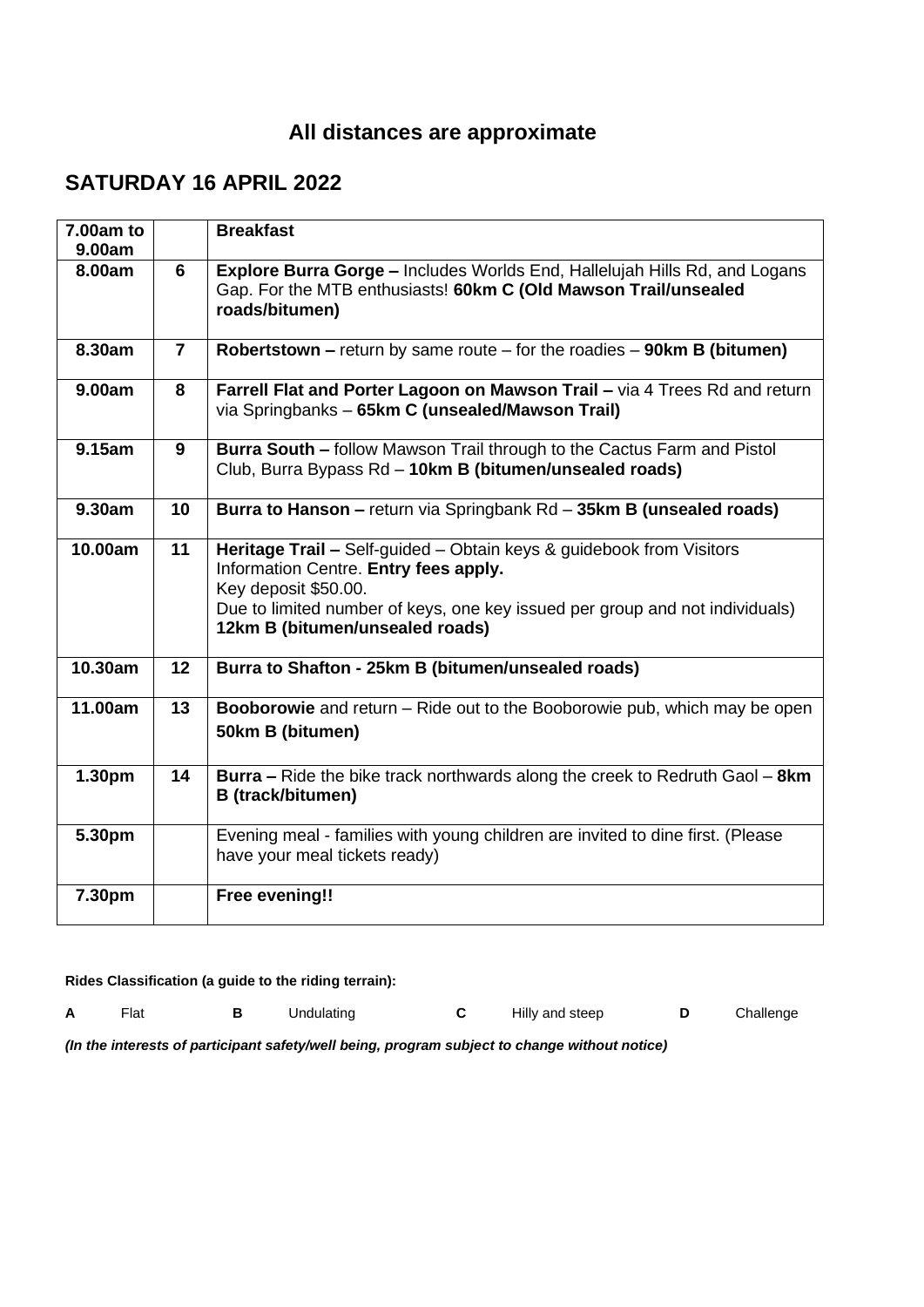## **SUNDAY 17 APRIL 2022**

| 7.30am to<br>9.00am |    | <b>Breakfast</b>                                                                                                                                                                                                                                                                                                                                       |  |  |  |
|---------------------|----|--------------------------------------------------------------------------------------------------------------------------------------------------------------------------------------------------------------------------------------------------------------------------------------------------------------------------------------------------------|--|--|--|
| 8.00am              | 15 | Hugh's Wandilla, Mokota Conservation Park, via Mawson Trail for the off-<br>roaders, weather permitting! Reasonable MTB experience required.<br>40km C (Mawson Trail/off-road/tracks)                                                                                                                                                                  |  |  |  |
| 8.15am              | 16 | <b>Burra to Clare –</b> for the roadies – partly ridden on the Barrier Highway –<br>PLEASE EXERCISE CAUTION - SINGLE FILE - 84km C (bitumen)                                                                                                                                                                                                           |  |  |  |
| 8.30am              | 17 | Farrell Flat and Porter Lagoon on Mawson Trail - via 4 Trees Rd and return<br>via Springbanks - 65km C (unsealed roads/tracks)                                                                                                                                                                                                                         |  |  |  |
| 8.30am              | 18 | Children's Easter Egg Hunt - Ride to a secret location and hunt for those<br>Easter eggs.<br>2km A (bitumen and/or unsealed paths)                                                                                                                                                                                                                     |  |  |  |
| 9.30am              | 19 | Burra to Hanson - return via Springbank Rd - 35km B (unsealed roads)                                                                                                                                                                                                                                                                                   |  |  |  |
| 10.00am             | 20 | <b>Booborowie</b> and return $-$ (the pub may be open) <b>50km B (bitumen)</b>                                                                                                                                                                                                                                                                         |  |  |  |
| 11.00pm             | 21 | Heritage Trail - Self-guided - Obtain keys & guidebook from Visitors<br>Information Centre. Entry fees apply.<br>Key deposit \$50.00.<br>Due to limited number of keys, one key issued per group and not individuals)<br>12km B (bitumen/unsealed roads)                                                                                               |  |  |  |
| 1.30pm              | 22 | Burra South - follow Mawson Trail through to the Cactus Farm and Pistol<br>Club, Burra Bypass Rd - 10km B (bitumen/unsealed roads/tracks)                                                                                                                                                                                                              |  |  |  |
| 2.00pm              | 23 | <b>Burra Heritage ride - includes the Burra Town Hall and photographic</b><br>exhibition - 4km B (bitumen)                                                                                                                                                                                                                                             |  |  |  |
| 5.30pm              |    | Evening meal - families with young children are especially invited to dine first.<br>(Please have your meal tickets ready)                                                                                                                                                                                                                             |  |  |  |
| 8.30pm              | 24 | <b>Family Night Ride – Come and join the bright, twinkling bicycle snake as we</b><br>ride around the town. Lights are essential and must be firmly fixed to<br>bicycles. Prize for the brightest glow in the dark. In the interests of<br>safety, ride 2 abreast only if safe to do so and please comply with the<br>road rules, even at night. 5km A |  |  |  |

**Rides Classification (a guide to the riding terrain):**

| A | Flat |  | Undulating |  | Hilly and steep |  | Challenge |
|---|------|--|------------|--|-----------------|--|-----------|
|---|------|--|------------|--|-----------------|--|-----------|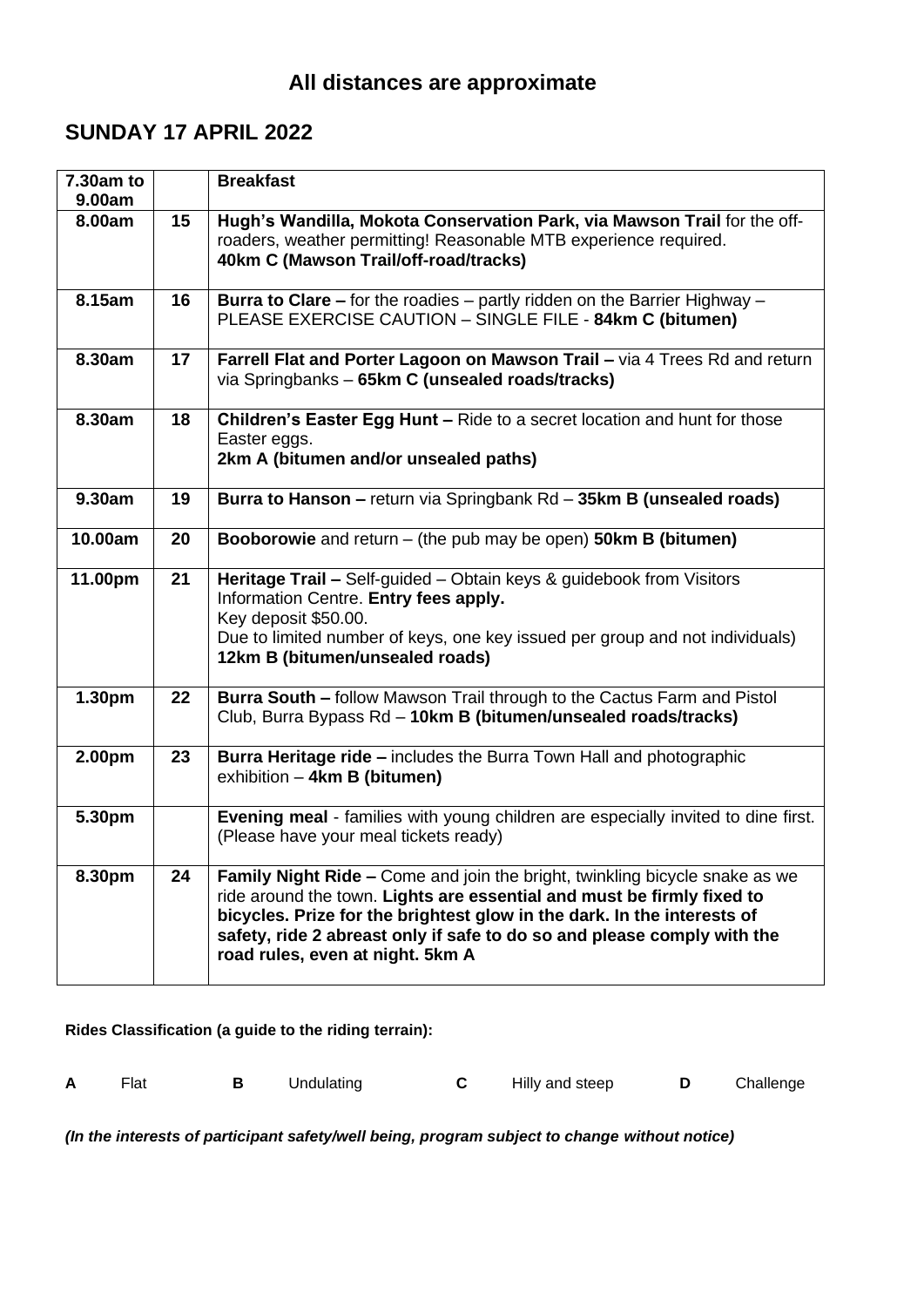# **All distances are approximate**

# **MONDAY 18 APRIL 2022**

| 07.00am |    | <b>Breakfast</b>                                                                                  |
|---------|----|---------------------------------------------------------------------------------------------------|
| to      |    |                                                                                                   |
| 09.00am |    |                                                                                                   |
| 8.00am  | 25 | Boobarowie and return - 50km B (bitumen)                                                          |
| 8.30am  | 26 | Hanson – return via Springbank Rd – 35km B (unsealed roads)                                       |
| 9.00am  | 27 | Shafton - 25km B (bitumen/unsealed roads)                                                         |
| 9.30am  | 28 | <b>Fords Corner –</b> This is where copper was first discovered – $6km B$                         |
| 10.00am | 29 | Explore the antique and coffee shops by bike – 5km A (bitumen)                                    |
| 10.30am | 30 | <b>Mine Ride – Ride to the 'Monster Mine' Lookout - MTB biker zone! 6km C</b><br>(bitumen/tracks) |
| 12.30pm |    | <b>Conclusion of Easter Cycle</b>                                                                 |

#### **Rides Classification (a guide to the riding terrain):**

**A** Flat **B** Undulating **C** Hilly and steep **D** Challenge